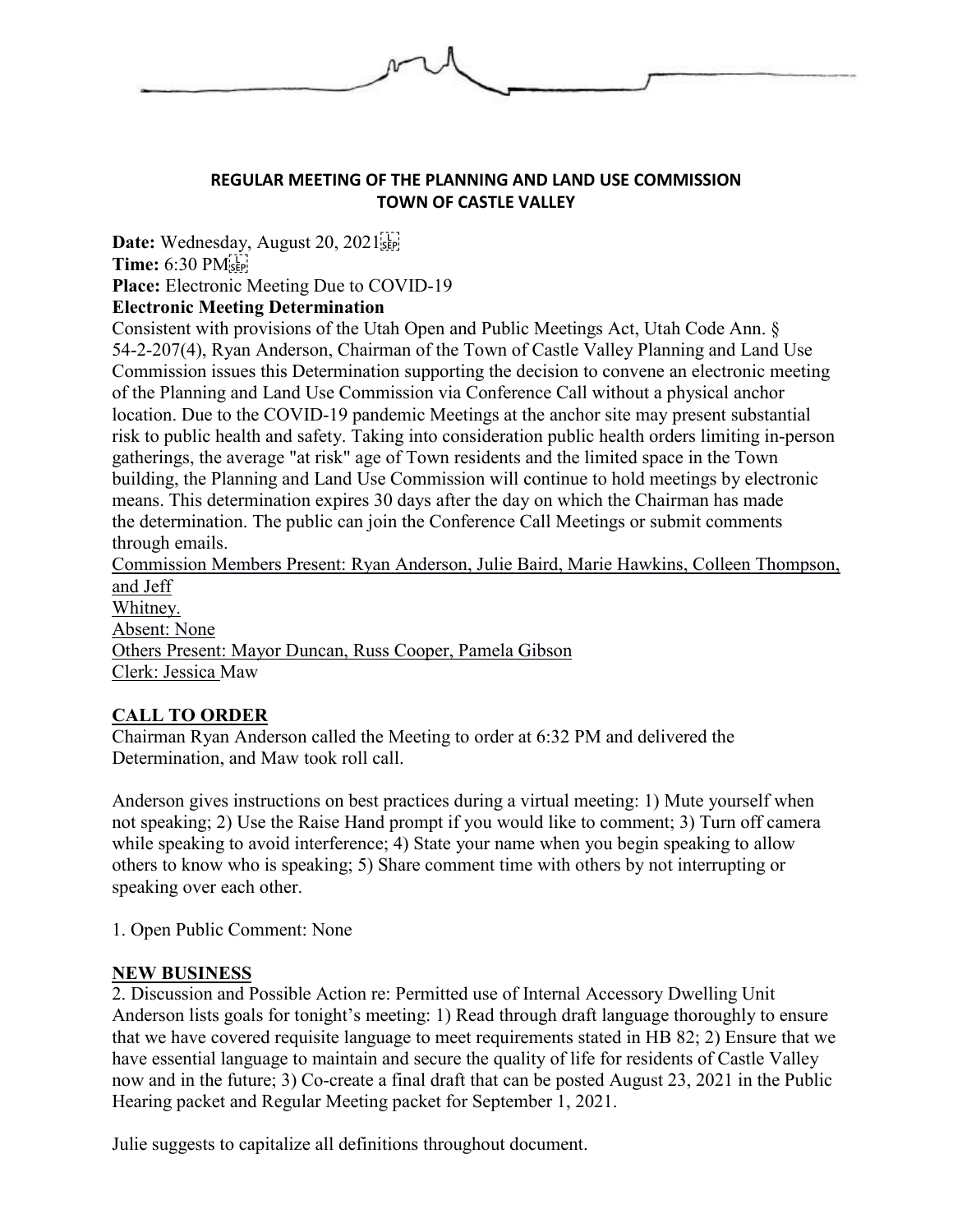Jeff states there may be conflict in the language with existing detached structures with a bedroom and if an IADU is allowed. Ryan indicates that HB 82 states it must be within the footprint of the main Dwelling, but we may need to discuss detached structures at a later date. Place an asterisk near the word footprint so we may define it further at a later date. Colleen points out the possible conflicts in the language where the word Dwelling is used, suggests using Primary Dwelling when referencing the main dwelling per its definition. Jeff states his concern of how we determine if a residence is someone's Primary Dwelling. Colleen indicates per her discussion with the County, the assessor makes this determination, which we will use as the basis for the definition of Primary Dwelling. Julie suggests adding to the definition: "…occupied by owner of record and the primary residence, as recognized by the Grand County assessor." Jessica suggests also adding to the beginning of the Primary Dwelling definition: "For the purposes of an IADU…"

In the Short-term Rental definition, Julie suggests removing the phrase "in this ordinance," but Jeff states it's important to reiterate here to make it clear Short-term Rentals are not allowed. Julie states it may cause confusion that outside of the ordinance, it may be permitted. The phrase is removed.

On page 19 4.4-E, Jeff reiterates confusion over whether accessory structures are considered a Dwelling. Ryan indicates Town Council has asked PLUC to discuss clarification of the definition of Dwelling at a later date.

Regarding page 32 TAD, Colleen states this is existing language, wants to make sure with our new definition of Primary Dwelling that we're not causing conflict. Thinks we have made appropriate changes, but there may be lingering conflict with the use of principal residence in this section.

On page 34 4.10.7 Compliance, Julie and Colleen suggest we add "All applicants must sign an acknowledgment of the number of permitted Dwellings per platted lot."

Within page 37 4.15 Additional Kitchens Exceeding One Per Legally Permitted Dwelling, Jeff suggests using the language "This may include removal of some of the fixtures, facilities, or plumbing that are part of what defines a Kitchen in this Land Use Ordinance such as the removal of circuits, or abandonment of both ends of the circuit, and gas line stubs used for cooking facilities, all the way to the attic or the crawl space." This correction will be made in other sections of the ordinance that references Kitchens.

Reviewing page 39 5.5 Only One Single-family Dwelling and Internal Accessory Dwelling Unit Per Platted Lot, Jeff reiterates concern with the existing language where the definition of Dwelling is not clear and causes conflict with the discussion around IADUs. Colleen indicates that we need clarification from the Town Council that detached bedrooms are allowed under the current ordinance and we need further clarification on the definition of Dwelling. We should recheck HB 82 for further guidance on if detached structures are allowed. Ryan discusses the idea of creating language to solve this discrepancy, including possible language to Grandfather existing detached structures. There is further discussion among PLUC about the definition of footprint, and it's decided this should be a future conversation. Colleen suggests the Town should improve its enforcement procedures to alleviate violations that are outside of the new language. Ryan reiterates the language needs to reflect the present and historic values of Castle Valley. Ryan suggests we seek guidance from League of Towns and Cities. Colleen reminds that this language also needs to go before the Town Council and through legal review, so we may get